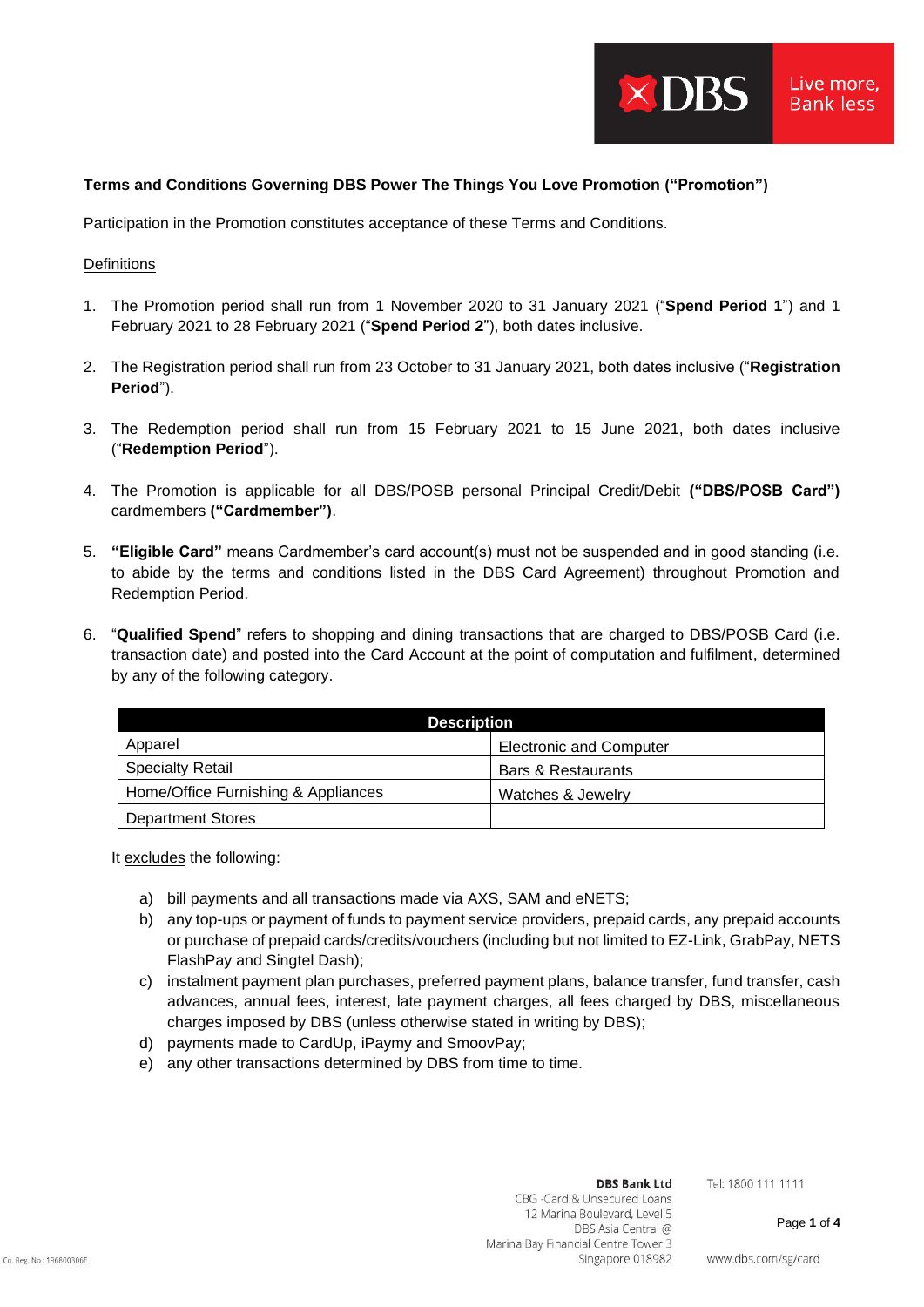### Eligibility and Mechanics

- 7. Principal Cardmember must fulfil the following mechanics to qualify for the Promotion as a Qualified Cardmember ("**Qualified Cardmember**"):
	- a) Be among the first 30,000 Principal Cardmembers to successfully register participation
		- via DBS Power The Things You Love Promotion website with your digibank credentials or
		- via DBS PayLah! app. To register, log in to the DBS PayLah! app, select 'Rewards' at the bottom menu bar, then tap 'Join Now' on 'Power The Things You Love' promo banner.
	- b) The Personalised Spend Goal ("**Personalised Spend Goal**") will be displayed on the Promotion Tracker in DBS PayLah! app. This spend amount is set based on Cardmembers' average monthly spend made between months of November to December 2019, July to September 2020 and November to January 2021.
	- c) Accumulate the Qualified Spend and meet the Personalised Spend Goal within Spend Period 1 or/and Spend Period 2 as shown in the table below.

| <b>Spend Period 1</b>                 |           | <b>Redemption Period</b>                 |
|---------------------------------------|-----------|------------------------------------------|
| 1 November 2020 - 31 January 2021     |           | 15 February 2021 - 15 June 2021          |
| <b>Unlock Personalised Spend Goal</b> |           | <b>Cash Credit offset from Shopping,</b> |
|                                       |           | <b>Dining and/or Staycation spend</b>    |
| Tier 1                                | S\$600    | S\$48                                    |
| Tier 2                                | S\$2,300  | S\$184                                   |
| Tier 3                                | S\$3,600  | S\$288                                   |
| Tier 4                                | S\$6,000  | S\$480                                   |
| Tier 5                                | S\$11,000 | S\$880                                   |
|                                       |           |                                          |
| <b>Spend Period 2</b>                 |           | <b>Redemption Period</b>                 |
| 1 February 2021 - 28 February 2021    |           | 15 March 2021 - 15 June 2021             |
| <b>Unlock Personalised Spend Goal</b> |           | <b>Cash Credit offset from Shopping,</b> |
|                                       |           | <b>Dining and/or Staycation spend</b>    |
| Tier 1                                | S\$200    | S\$16                                    |
| Tier 2                                | S\$800    | S\$64                                    |
| Tier 3                                | S\$1,200  | S\$96                                    |
| Tier 4                                | S\$2,000  | S\$160                                   |

- 8. The Personalised Spend Goal is the sum of Qualified Spend across DBS/POSB Card(s) under the Qualified Cardmember during the Spend Period. For the avoidance of doubt, Qualified Spend incurred by a Supplementary Cardmember in respect of the Promotion shall be accrued to the eligible Principal Cardmember only.
- 9. Only posted transactions after registration will be considered as Qualifying Spend. Posted refunds into the Card Account will be computed as a negative spend. DBS shall not be responsible for any failure or delay in posting of sales transactions which may result in Cardmembers being ineligible for the promotion.

Tel: 1800 111 1111

Page **2** of **4**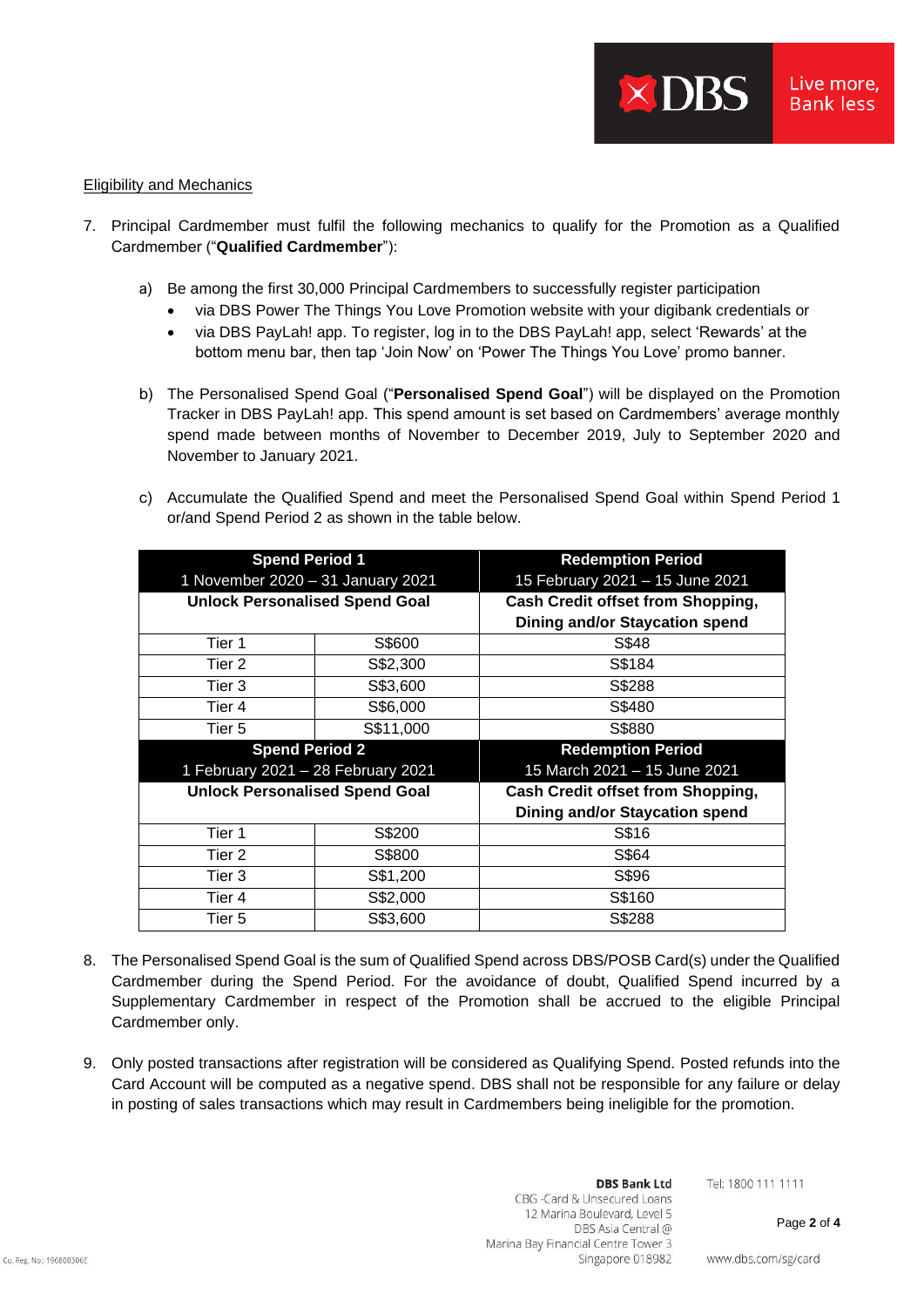10. Your spend progress will be available on the DBS PayLah! app. To access your spend tracker, kindly log in to DBS PayLah! app, tab on 'Rewards' at the bottom menu bar, then tab on 'Power The Things You Love' promo banner.

XDBS

Live more, **Bank less** 

11. A push notification via DBS PayLah! app will be sent when the Qualifying Spend hits 25%, 50% and 75% of the spend goal. To receive notifications on DBS PayLah! app, kindly enable 'Allow Notifications' in Mobile Settings. Don't have DBS PayLah!? Download the DBS PayLah! via App Store, Google Play or AppGallery.

### Redemption

- 12. A push notification via DBS PayLah! app with the cash credit amount will be sent to all Qualified Cardmembers by 15 February 2021 and 15 March 2021 respectively.
- 13. Cash credit earned can be used to offset any shopping, dining and/or staycation spend by the Qualified Cardmembers.

| <b>Description</b>                  |                                |  |
|-------------------------------------|--------------------------------|--|
| Apparel                             | <b>Electronic and Computer</b> |  |
| <b>Specialty Retail</b>             | Bars & Restaurants             |  |
| Home/Office Furnishing & Appliances | Watches & Jewelry              |  |
| <b>Department Stores</b>            | Hotel/Lodgings                 |  |
| Tour Agencies                       |                                |  |

- 14. The cash credit will be automatically offset any shopping, dining and/or staycation spend made from 15 February 2021 to 15 June 2021.
- 15. The cash credit will be credited to the Card, which is used for the shopping, dining and/or staycation spend during the Redemption Period 5 working days from each purchase date.
- 16. A push notification via DBS PayLah! app will be triggered on the balance of the cash credit until the cash credit is fully utilized or upon end of the Redemption Period.
- 17. Supplementary Cardmembers spend will be considered for the utilisation of the cash credit.

#### General

- 18. For non-Singapore dollar Qualifying Spend charged to a Card, the transaction amount posted in the Cardholder's registered card account (which is inclusive of the exchange rate conversion and commission, if any) will be considered as the amount of the Qualifying Spend for the purpose of the minimum spend criteria for the Promotion. These values are subject to change based on the prevailing exchange rate on the posting date.
- 19. DBS may vary these Terms and Conditions or suspend or terminate the Promotion without any notice or liability to any party.

Tel: 1800 111 1111